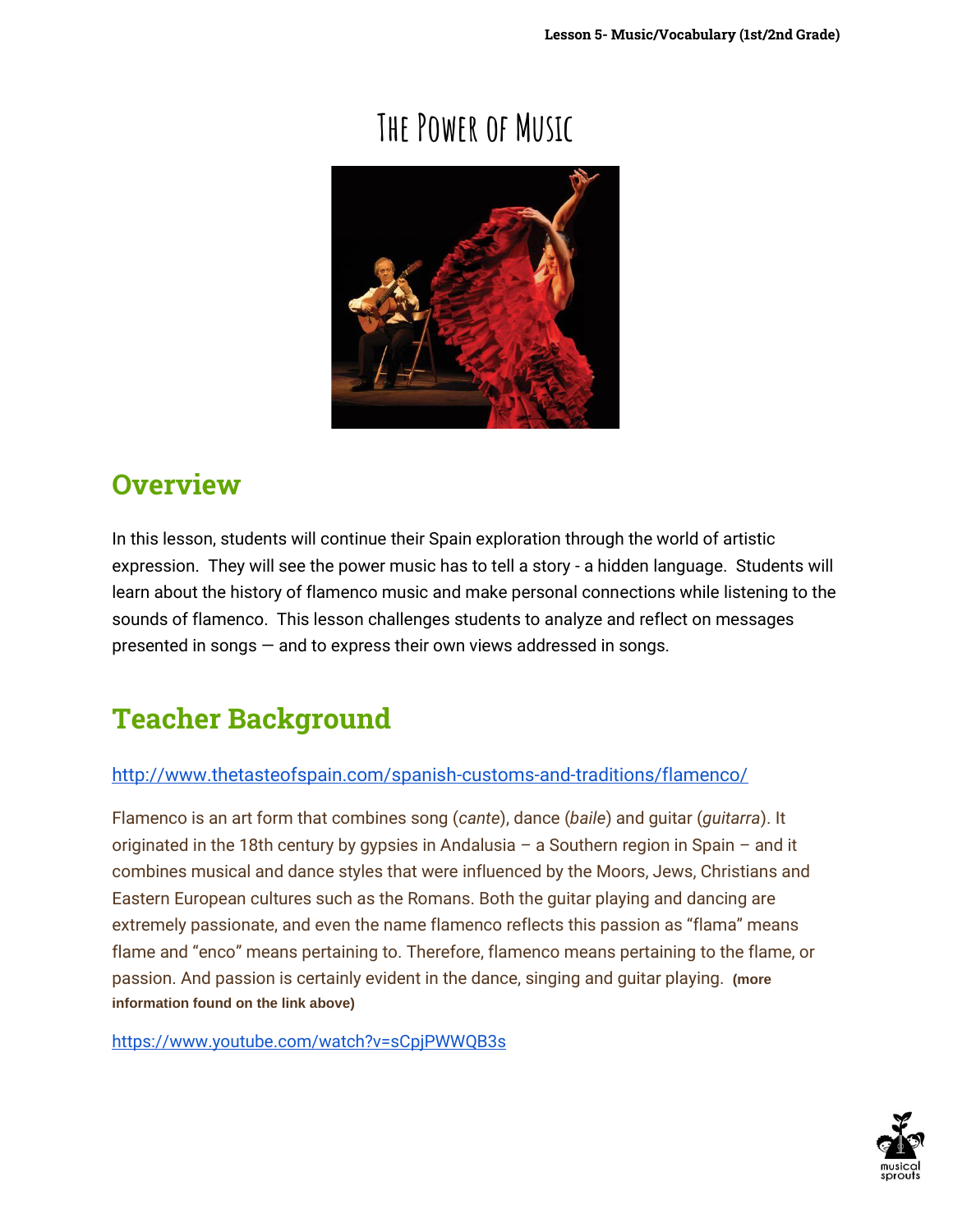Flamenco is an art form that connects the musician with the dancer in an exchange of steps and chords. In this talk, be entranced by the musical stylings of flamenco musician Kristofer Hill and flamenco dancer Julia Chacon and learn how the cultural dance combines singing, dancing, guitar playing, hand-clapping, and finger-snapping to create its distinct musical style -- and to communicate a hidden language.

#### **<https://www.globalonenessproject.org/library/films/sole%C3%A1>**

Set in Seville, Spain, this short film follows a day in the life of flamenco guitarist Juan Ramírez. Through his eyes, we experience Soleá—the mother of flamenco—and Juan's unusual journey to master his craft.

### **Education Standards**

#### **Fine Arts**

**Historical and cultural relevance.** The student examines music in relation to history and cultures.

## **Vocabulary**

**Relevant -** related or connected to a subject or matter

**Lyrics** - the words of a song

**Flamenco** - an art form that combines song (*cante*), dance (*baile*) and guitar (*guitarra)*

## **Student Objectives**

Students will learn about the history and background of flamenco.

Students will learn and perform traditional flamenco palmas (clapping) and six compas (rhythm patterns).

Students will be introduced to the cante (singing style/lyrics) of flamenco music.

### **Essential Questions**

What role does music play in our lives?

How does music communicate ideas and feelings?

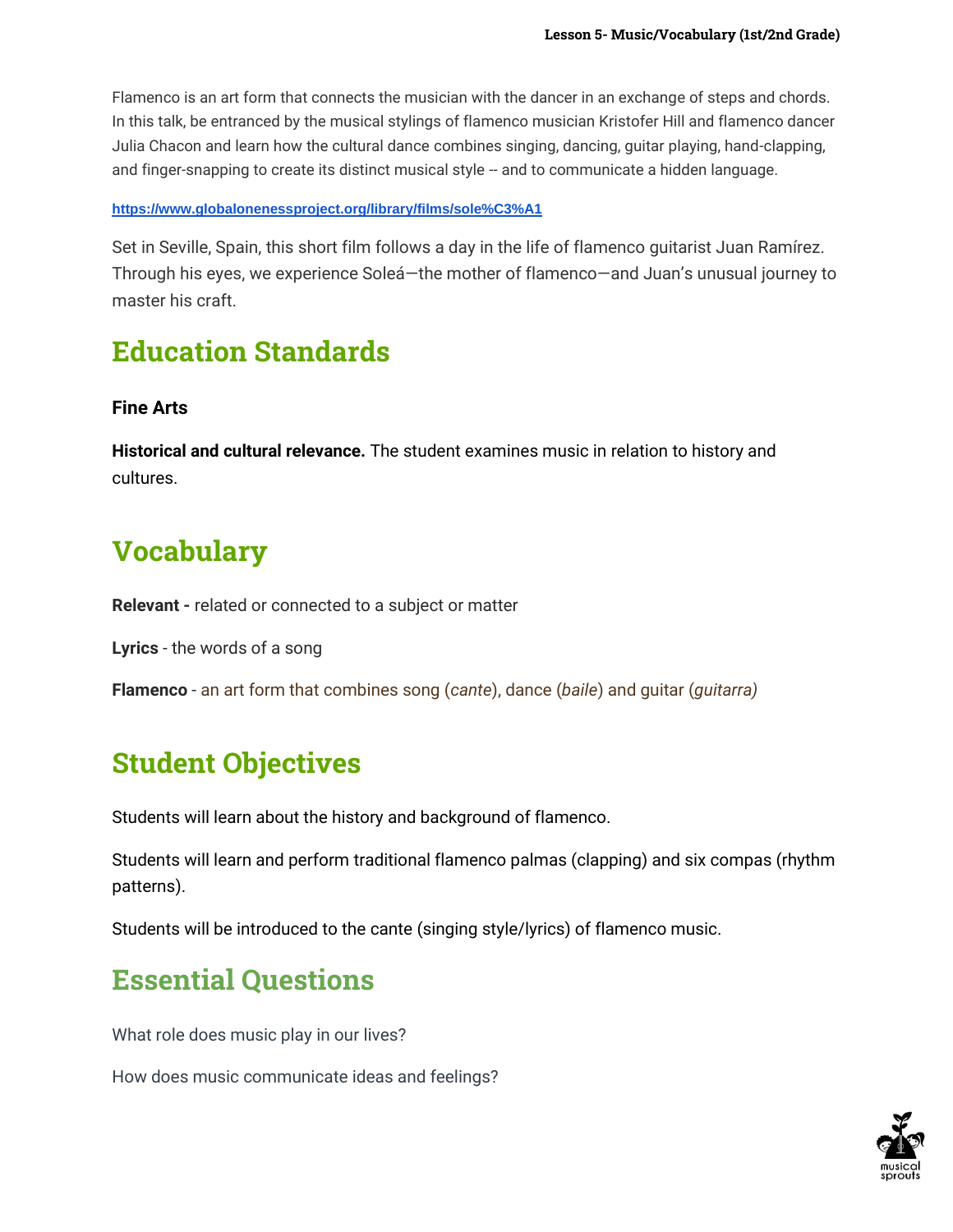## **Materials per team**

YouTube video links:

### **Flamenco 101 | Kristofer Hill with Julia Chacon | TEDxLSU**

<https://www.youtube.com/watch?v=sCpjPWWQB3s>

#### **Alegrias in the Plaza:**

[https://www.youtube.com/watch?v=UY3tjttaI5s&feature=emb\\_logo](https://www.youtube.com/watch?v=UY3tjttaI5s&feature=emb_logo)

### **Solea in the Plaza (start at 0:25)**

[https://www.youtube.com/watch?v=JQTqQQa8Eyg&feature=emb\\_logo](https://www.youtube.com/watch?v=JQTqQQa8Eyg&feature=emb_logo)

### **Short film: Soleá**

<https://www.globalonenessproject.org/library/films/sole%C3%A1>

Other materials:

- Easel pad or whiteboard
- White construction paper or plain white paper
- Watercolors (if available) or color pencils

# **Activity**

- 1. Introduce the lesson by playing a song from the above list. Ask: "What makes you enjoy a song? A good sound? Interesting words? When you listen to a song, do you really listen to the words? How often do you think about the meaning of a song?
- 2. Pose the following questions to students, and record their answers on an easel pad or whiteboard:
	- a. How many of you like listening to music?
	- b. What are the reasons you listen to music?
	- c. How does music make you feel?
	- d. What might you learn from music?